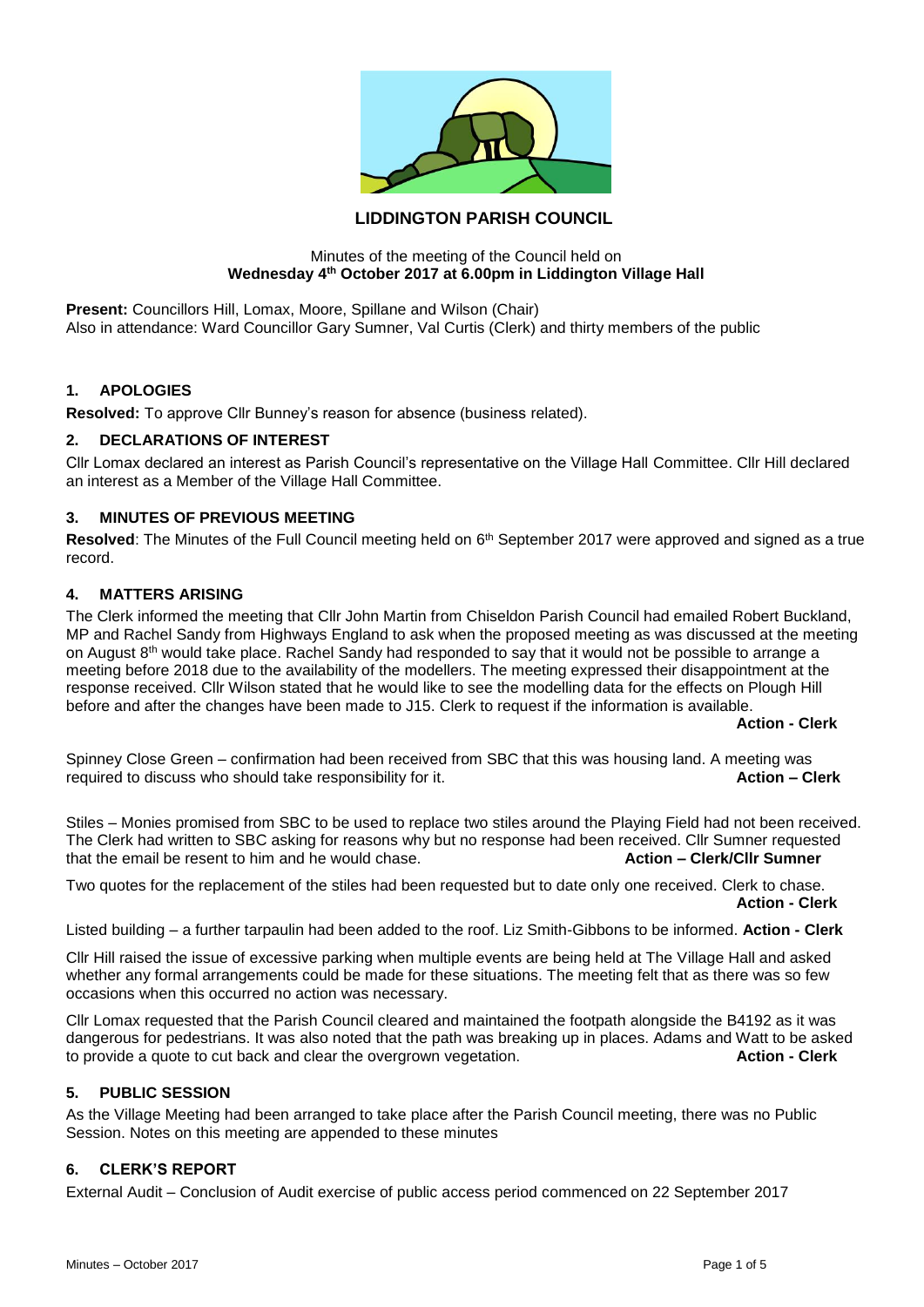Finance – Second payment received from SBC on 22<sup>nd</sup> September of £7,064.20 made up as follows: Precept -£4,187.50, CTSG - £290.70, Transitional funding - £2,586.00

Grass cutting contract – Final cut of the season will be week commencing  $9<sup>th</sup> October.$  An additional cut can be requested (at an additional cost). A review meeting needed to take place at the end of October with the Contractor to discuss 2018/19. **Action – Clerk/Cllr Wilson**

CTSG calculation consultation – 13 responses had been received with 12 choosing to keep current methodology therefore the outcome is that current calculation methodology will remain.

Discharged conditions for planning applications – These are not canvassing for views and SBC are not able to take comments made at this time into account. A High Court Judge decreed that once planning permission had been granted, any further public consultation is no longer applicable.

## **7. PLANNING MATTERS**

- **(a)** There were no planning applications to consider
- **(b)** It was noted that the following application had been granted permission:

S/17/1246 – Fairview, 22 Purley Road, Liddington – Erection of 1no. dwelling and associated works

## **8. WARD COUNCILLOR REPORT**

Cllr Sumner informed the Council that he had received the data from a traffic count on Medbourne Lane. The data showed that weekends were very quiet, but weekdays, especially between the hours of 4-6pm were incredibly busy and excessive speed had been recorded. This information needs to be included in studies related to the redevelopment of J15, M4 to ensure mitigation measures are put in place prior to commencement of the works.

SHELAA – Cllr Sumner will be attending a briefing on Monday  $9<sup>th</sup>$  October prior to the public consultation in November

Winter Service Review – Ongoing issues still under discussion. There were important safety issues that need to be considered.

Community Speedwatch – Cllr Sumner's training is now due to take place on 25th November 2017.

Great Stall East sight. A public exhibition had been held on Friday 29<sup>th</sup>/Saturday 30<sup>th</sup> September. Worrying factors were included such as a single shared signalised junction on A420 with Rowborough – potentially 5000 homes plus secondary/primary schools all sharing; no crossing over the A420 for secondary school; the Park and Ride facility being moved closer to Sainsburys and no clear indication of how it would join with the developments to the south and therefore providing access to the Southern Connector road.

#### **9. VILLAGE MATTERS**

**(a)** To consider options to prevent repeated vehicular damage to Jubilee Gardens caused by the inappropriate parking of service vehicles e.g. the use of sarsen stones or a low wooden fence. Cllr Wilson to contact local farmers and landowners to enquire if they have some sarsen stones available **Action – Cllr Wilson**

#### **10. FINANCE**

- **(a)** It was **resolved** to approve payment of the following**:**
	- Gordon Wilson Chairman's allowance £75.00
	- Valerie Curtis Clerk's remuneration £526.25
	- Valerie Curtis Administration expenses £43.75
	- Liddington Village Hall invoice number 017/0035 £44.00
- (b) It was **resolved** to approve payment of the following standing order:
	- Adams & Watt Annual grass cutting contract October instalment £352.20

## **(c) Budget Monitoring**

It was **resolved** to accept and approve Q2 – 2017 finance statement. It was agreed to transfer a lump sum from the current account to the interest-bearing account.

## **11. ANNUAL PLAYGROUND INSPECTION**

It was **resolved** to approve the quote of £65 + VAT received from Play Inspection Company for the annual playground inspection. **Action - Clerk**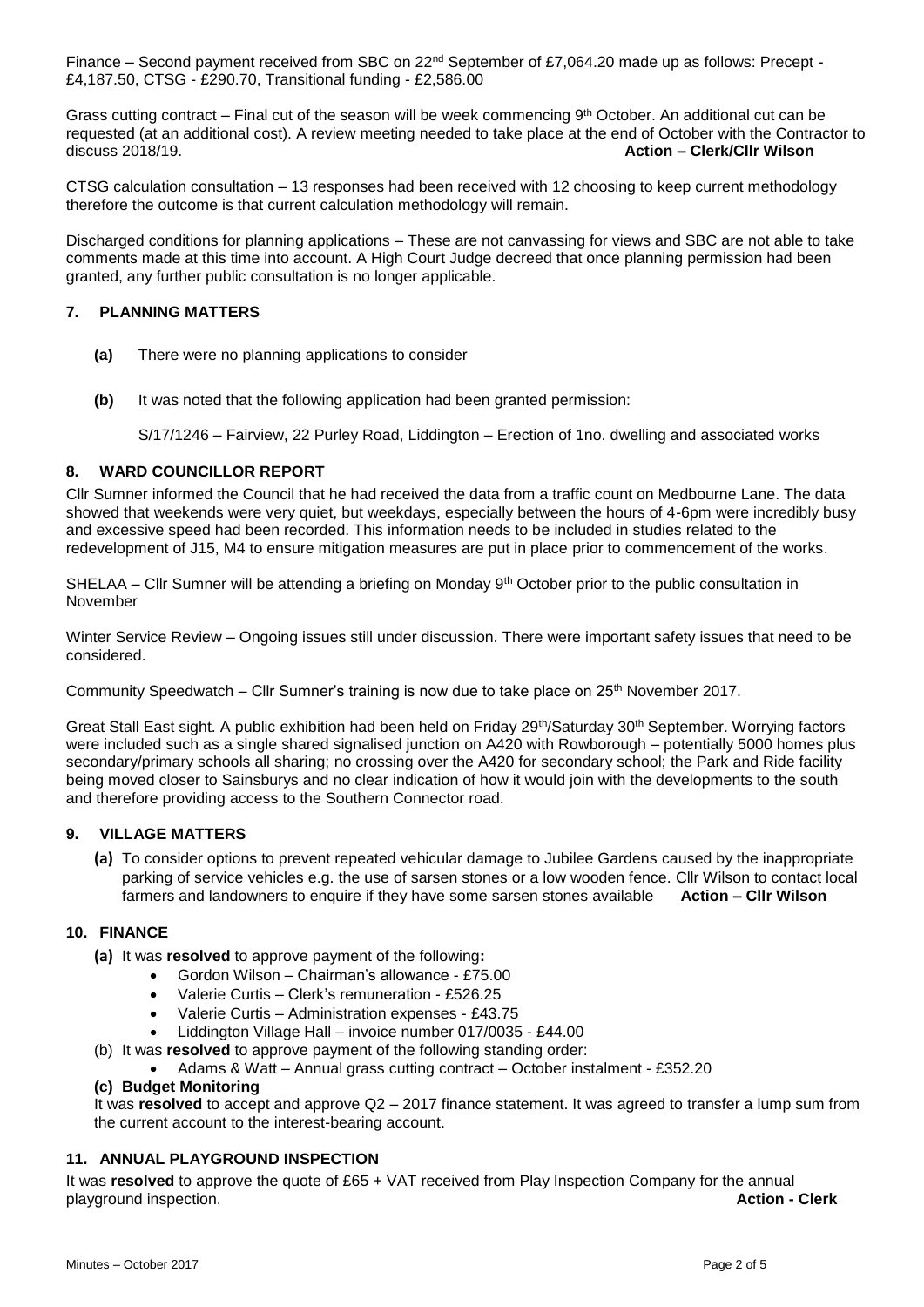# **12. COUNCILLORS' REPORTS**

Playing Field – Cllr Bunney had confirmed that he had carried out the fortnightly safety inspections on the play equipment on 2nd and 14th September.

Cllr Hill informed the council that she had attended the Waterside HWRC introductory session and found it very interesting. Clerk to resend the invitation to all Councillors for future events. **Action - Clerk**

## **13. PARISH MAGAZINE**

The Parish Council resolved to put the following in the Parish Magazine:

- Village Meeting
- Traffic data captured along Medbourne Lane
- Parish Councillor vacancy

#### **14. CORRESPONDENCE**

The meeting noted that no correspondence had been received.

## **15. ITEMS FOR INFORMATION/FUTURE AGENDA**

To receive information on matters not covered elsewhere & to receive future agenda items.

The meeting was adjourned at 7.15pm to allow the Village Meeting to commence at 7.30pm

Signed ………………………………………. Date…………………….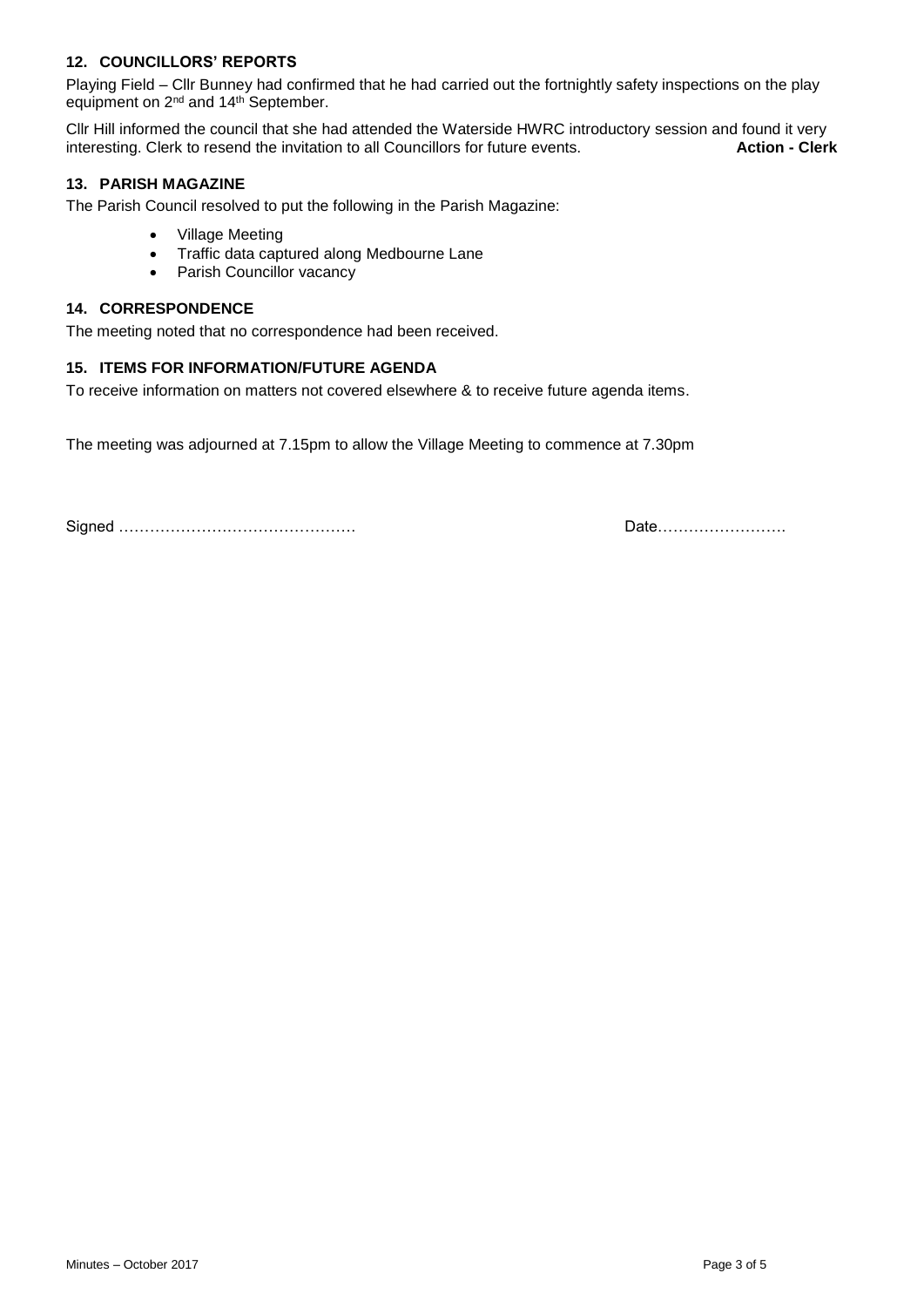## **Village Meeting**

## **Held on Wednesday 4th October at 7.30pm in Liddington Village Hall**

Cllr Wilson opened the meeting by thanking the residents who were in attendance.

He gave a brief introduction outlining the purpose of the meeting and the topics to be discussed. He said that the Parish Councillors would like to hear the residents' views and opinions on how the Parish Council was doing and what they would like to see in the future.

He outlined the changes that had occurred since April 2017 which had materialised from the Community Governance Review that Swindon Borough Council had undertaken in 2015/2016. This had resulted in five new Parishes being created across the Borough. All Parishes had been asked to take over the responsibility of providing some services. Liddington Parish Council was now responsible for all of the grass cutting in the Village, hedge cutting, litter bin emptying, litter picking, street cleaning with hand tools and leaf clearance. He also said that if the Parish Council so wished the street signs and bollards could be cleaned.

He confirmed that the Parish Council was very happy with Adams and Watt, the contractors that had been appointed to take care of all of the new responsibilities. The Councillors found them very responsive and thorough.

Cllr Lomax talked about new projects to enhance the Village. He suggested the possibility of wild flower areas and floral displays at the entrance to the Village.

Suggestions made by the residents:

Weed restriction under the Liddington signs using gravel, stones or slabs.

Flashing speed sign on Purley Road towards Commonhead roundabout

Cllr Lomax also talked about the Playing Field and said that he had received complaints about the amount of dog mess left.

Suggestions made:

Signs stating that dogs should be kept on a lead at all times

Dog poo bag dispensers to be installed by the dog bins

Stile replacement with kissing gates which caused access issues for buggies and wheelchairs, could an alternative be researched?

Could some smaller play equipment be installed for younger children?

Fence around the play areas with gate access to stop dogs getting too close to the children

A resident mentioned that there was a local business that focussed on outdoor, natural play and perhaps they should be consulted.

Cllr Moore talked about Neighbourhood Plans and whether there was any interest in preparing one for Liddington.

Cllr Lomax said that the Parish Council had been discussing taking on the management of the allotment area. He explained that changes needed to be made as comments had been received on the size of the plots being too large and the lack of water supply available on site. It was also suggested that more rules needed to be made as to how the allotment should be used and maintained.

Cllr Spillane provided an update on Community Speedwatch. There were now 5 fully trained members in the team. As the camera was being shared with Chiseldon PC an agreement had been reached for each Parish Council to have use of it of 2 to 3 weeks. The sessions were being held when commuters were making use of the road and the highest speed recorded to date was 59mph. There are currently 2 sites, both of which had to be cleared by the Police as the participants must have an escape route.

Once captured the data is submitted to the Police. The actions taken are:

For speeds recorded of 36-45mph a letter would be sent to the driver. Once 3 letters had been sent, the Police would visit the driver.

Speeds above 45mph, the Police would visit the driver and penalties can be applied.

Cllr Spillane explained that hard evidence was needed for Highways purposes and the Police to support any requests for safety measures to be made to the B4192.

A suggestion was made as to whether average speed cameras could be installed

Cllr Wilson told the meeting that a traffic census had been carried out near the stables on Medbourne Lane. The data had shown that the weekends were quiet but weekdays showed a peak of 400 vehicles between the hours of 4- 6pm, and excessive speeds.